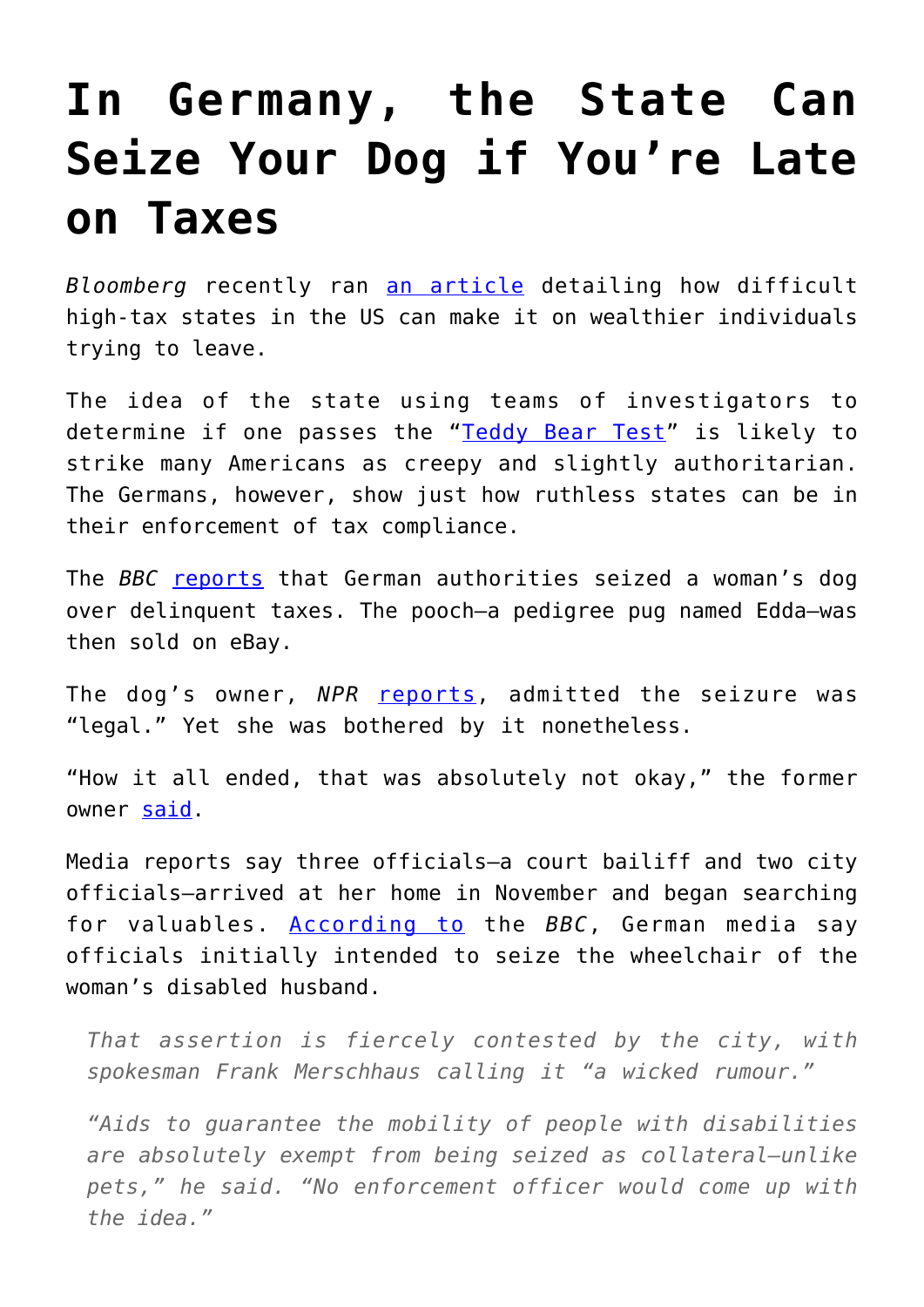Did you catch that? "Aids to guarantee the mobility" apparently are out of bounds. Pets, on the other hand, are entirely reasonable?

I must admit that all of this sounds so absurd it's almost hard to believe. But economist Dan Mitchell points out that Germany has [an impressive history](https://danieljmitchell.wordpress.com/2019/03/03/great-moments-in-german-tax-enforcement/) when it comes to creative, unscrupulous tax enforcement.

Americans might be tempted to dismiss the story of Edda the pug as an event singular to "those kooky Germans." But recent events [\(here,](https://fee.org/articles/cash-desperate-illinois-bureaucrats-are-now-taxing-lap-dances-sparking-legal-battle/) [here,](https://fee.org/articles/new-jersey-lawmakers-are-trying-to-tax-the-rain/) and [here,](https://fee.org/articles/california-s-new-governor-calls-for-a-tax-on-drinking-water/) for example) suggest that as US states become more desperate for cash, they too will develop more, ahem, sophisticated methods to extract their due.

Americans would do well to remember that at its root, government is coercion. Unlike free markets, which involve people choosing to make exchanges to their mutual benefit, the state relies on force to achieve its ends.

This matters. As the great Leonard Read reminded us in his 1969 work *[Let Freedom Reign](https://fee.org/articles/leonard-e-read-on-why-means-matter-more-than-ends/)*, the means we employ matter more than the ends we desire:

*However lofty the goals, if the means be depraved, the result must reflect that depravity. Therefore, the eventual outcome of the collectivistic way of life may be accurately predicted by anyone who understands the means which must be employed.*

Only a society that holds private property in low esteem and places ends over means could allow authorities to seize Edda the pug from her owner.

—

*Jonathan Miltimore is the Managing Editor of FEE.org. His writing/reporting has appeared in TIME magazine, The Wall*